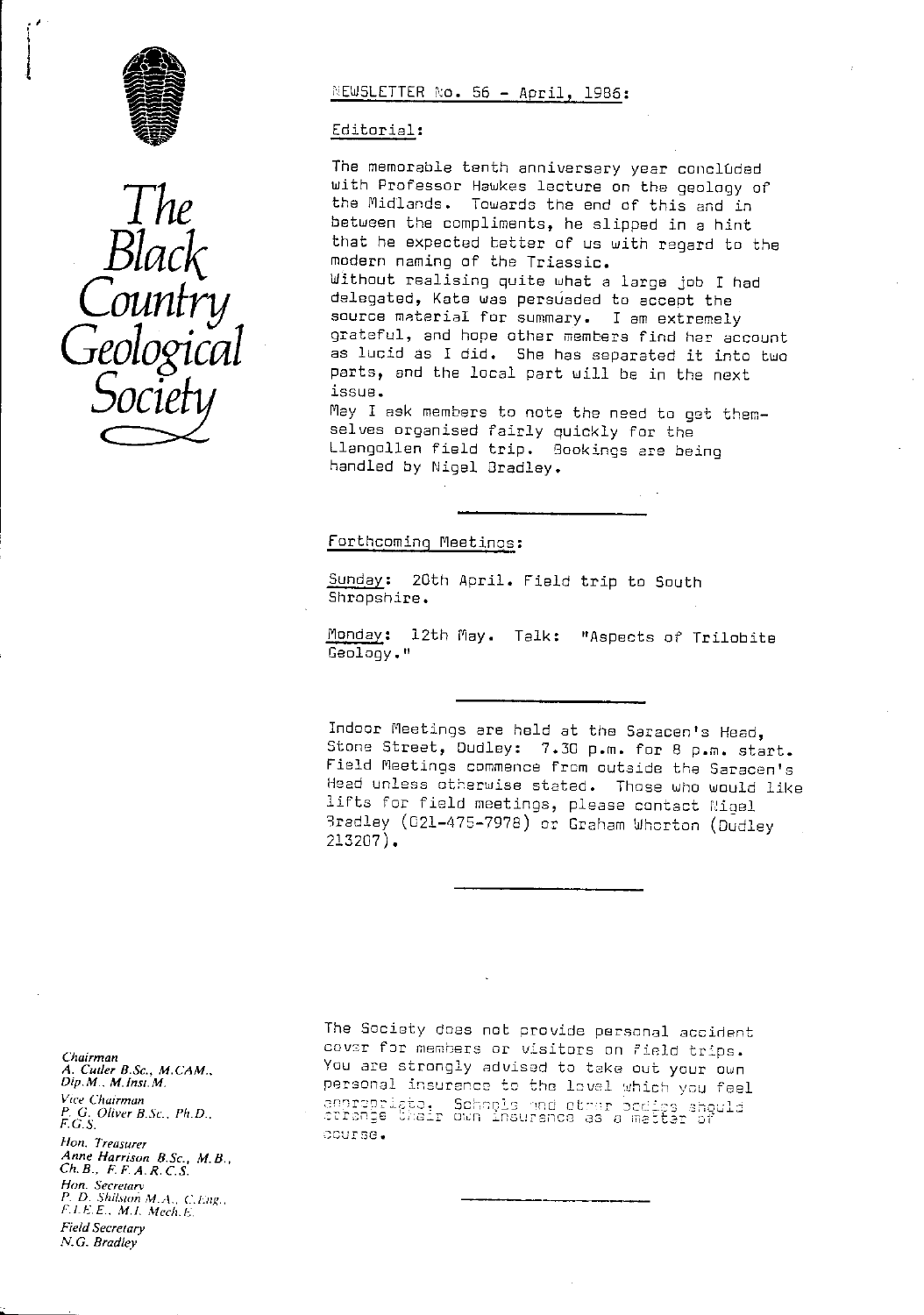# Procramme 1986:

20th April, Sunday: Field trip to South Shropshire Orefield. Leader Mr. Stuart McNicol. Meet 10.30 am at The Bog Field Studies Centre. grid ref. 50 355980. This is reached from the A448 two miles east of Shelve.

12th May, Monday: "Aspects of Trilobite Geology." Talk by Dr. A. Thomas of Aston University.

15th June, Sunday: Field trip to The Potteries, North Staffs. led by Dr. L. Boardman of the National Coal Board. Meet at 10.30 a.m. at Mow Cop Folly, grid ref SJ B57572.

25th June, Wednesday: Briefing meeting at Dept. of Extramural Studies, Winterbourne,Edgbaston Park Road, Birmingham, For:-

# 28th/29th June - Sat./Sun .

Weekend field trip to Llangollen, departing by minibus from the Geology Dept., Birmingham University, at 8.30 a.m. Cost £40 approx., including travel and one night in hotel. To visit Lower Palaeozoic fossils, slates, volcenics of the Berwyn anticline, Carboniferous rocks of Eglwseg, and drift geology in the Dee Valley. The leader is Dr. Derek Gobbett. 3ockings, with a deposit of ill

must reach tigel 3radloy no later than April 25th. The balance is payable on the weekend.

7th September, Sunday: Field trip to Charnwood Forest, led by Dr. T. Pharaoh of the Iritish Geological Survey. He is currently working on the concealed Precambrian geology of the Midlands.

<u>.<br>Sth Octoper, Sunday</u>: Field trip to Staple Edge, Forest of Dean. Joint field trip with Shropshire Geological Society.

17th Tovenier, Monday: "Magmacic" . Prochasea at Mic-Coann Ridges."<br>Talk by Dr. Reg 3radshaw of 3ristol University.

8th December, Monday: "New Zealand Geology and Scenery." Talk by Sheila Pitts, based on a five week tour of North and South Islands.

16th September, 1985: Geology of the Midlands: Talk by Professor D. D. Hawkes of Aston University.

On the tenth anniversary of the Society's inaugural lecture,Professor Hawkes began by complimenting us most sincerely on our active programme, conservation work, and the very impressive Conversazione. He then described the local geology in the context of the Hritish Isles, pointing out that although exposures were often not dramatic, they were crucial to understanding the evolution of 3ritain. He discussed the solid geology, the river drainage, and the economic geology of the Upper Palaeozoic inliers in the Permo-Triassic sediments. These inliers include the coalfields, and often have faulted margins. Some contain small outcrops of Lower Palaeozoic as at Dudley, and Precambrian as at Charnwood. Nearly the whole stratigrephic column is represented in the area. The Precambrian basement of the Midlands contains the first traces of life on Earth, such as Charnia. The Lower Palaeozoic is present especially in the Welsh 3orders, and the Church Stratton Fault probably existed then, related to a plate margin and the Iapetus Ocean. The evidence for a flidlands land mess was then discussed, from the Church Stretton subduction zone and the type and thickness of sediments in a subsiding Welsh Jasin, to the Caledonian<br>orogany and the Mariscon orogany with<br>its shillow ar continental activ orogeny and the Variscan orageny with<br>its shallow or continental sediments. The Old Red Sandstone facies is from erodes Caledonian material to the north, as shoun by porchola evidenca. In the Carboniferous there was again a marine invasion from the south over most of Britain except the Midland area,<br>where there is no mascive Carponiferous where you's to no maddish scipening.<br>Limbutan<mark>e. In</mark> the Upper Carnoniferou continuntal material from the<br>mountains to the south including Devon<br>and Corpwall was trensported to the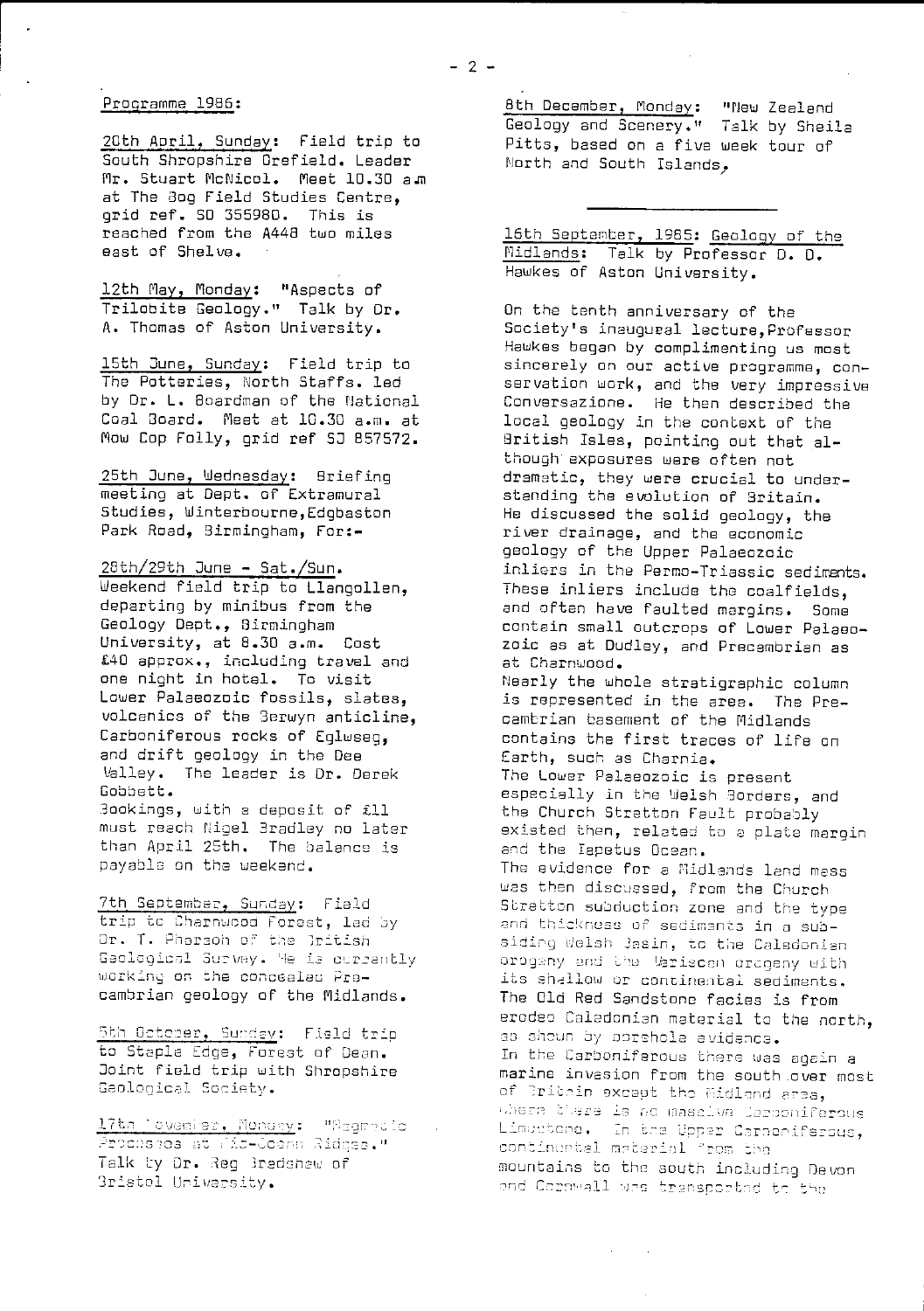Midlands Coalfields. After the Coal Measures were deposited, there was the major continental perios of the Permo-Triassic. The Midlands area is very important st this time.The sediments are not of uniform thickness because of faulted basins. The old names for these sediments, such as Keuper and Bunter are no longer used. They have been replaced by the Penarth Group, Mercian Mudstones, and Sherwood Sandstones including the Kidderminster Group. Dune bedding at Bridgnorth is mainly fluviatile. The Mercian Mudstones include thick halites and gypsum of economic importance. The red colour of the <sup>T</sup>**classic** has been thought to imply desert conditions, but most deserts are not red. It is probably a later diagenetic change. Flooding in Jurassic times submerged the Midlands area. It became a platform sea, related to the Alpine-Himalayan belt to the south. Cretaceous sediments covered it but have been removed. By the Upper. Tertiary, the country was approximately as now. It has been marginal to major orogenies, and finally it was glaciated. A lively question time followed. This covered the considerable accuracy of Wills' geology, and the marine nature of the European Triassic. Research into Red Beds is continuing with regard to oil, rare minerals, and the nature of the redness itself. This short account can do no justice to a very interesting evening. Professor Haukes skill fully drew together all the strands of Midlands geology and its historical and economic importance. All the time this was aimed towards our society and we thank him most sincersly for his considerable interest and aooduill towards us.

Sheila Pitts:

Goodbye to the Bunter: Part Dne:

Professor Hawkes having reprimanded the Society for failing to use up-todate nomenclature when describing the Triassic, Sheila asked would I write an article for the newsletter clarifying the subject. I agreed to undertake the task as a penance. May I <sup>r</sup> ecommend to our members the Geological Society Special Report No. 13 "A Correlation of Triassic Rocks in the British Isles" 1980, which I will attempt to summarise. The standard stretigraphic sequence of the Triassic occure in Southern Europe and Asia in marine (Tethyan) facies. The divisions of the Triassic formerly used in Britain were based on nomenclature derived from continental German deposits, but new borehole and palynological results suggest that the former British "Keuper" cannot be correlated with the Keuper of Germany but includes the time equivalents of combined Upper Hunter, Muschelkalk and Lower and Middle Keuper of Germany. It is recommended that the terms "Bunter", "Keuper", and "Rhaetic" should be abandoned.

The Base of the Iriassic System:

The base of the 3ritish Trias lies in fossiliferous rock. The horizon chosen in Germany and extended into the Durham and Yorkshire coasts is the base of the Brockelschieter which overlies the highest Permian (Zechstein) evaporite. It is an arbitrary and lithostratigraphic definition.

The Base of the Jurassic is defined by the first appearance of the ammonites of the genus Psiloceras. (Thus the basal few metres of the Lies are now regarded as Triassic).

Chronostratigraphie Units within the Triassic.

t seems likely that all six Tethyan stages are rapresented in the British Isles and efforts to relate the British sequences to a standard stage succession based on ammonites of the Tethyan Triessic sequence will continue. Correlating the Gritish and Tethyan Provinces .

The Gritish Trias is far from unfossiliferous hub correlation is hampered by the absence of ammonites. Many alternative zonal schemes have been drawn up in different parts of the world using a variety of fossils.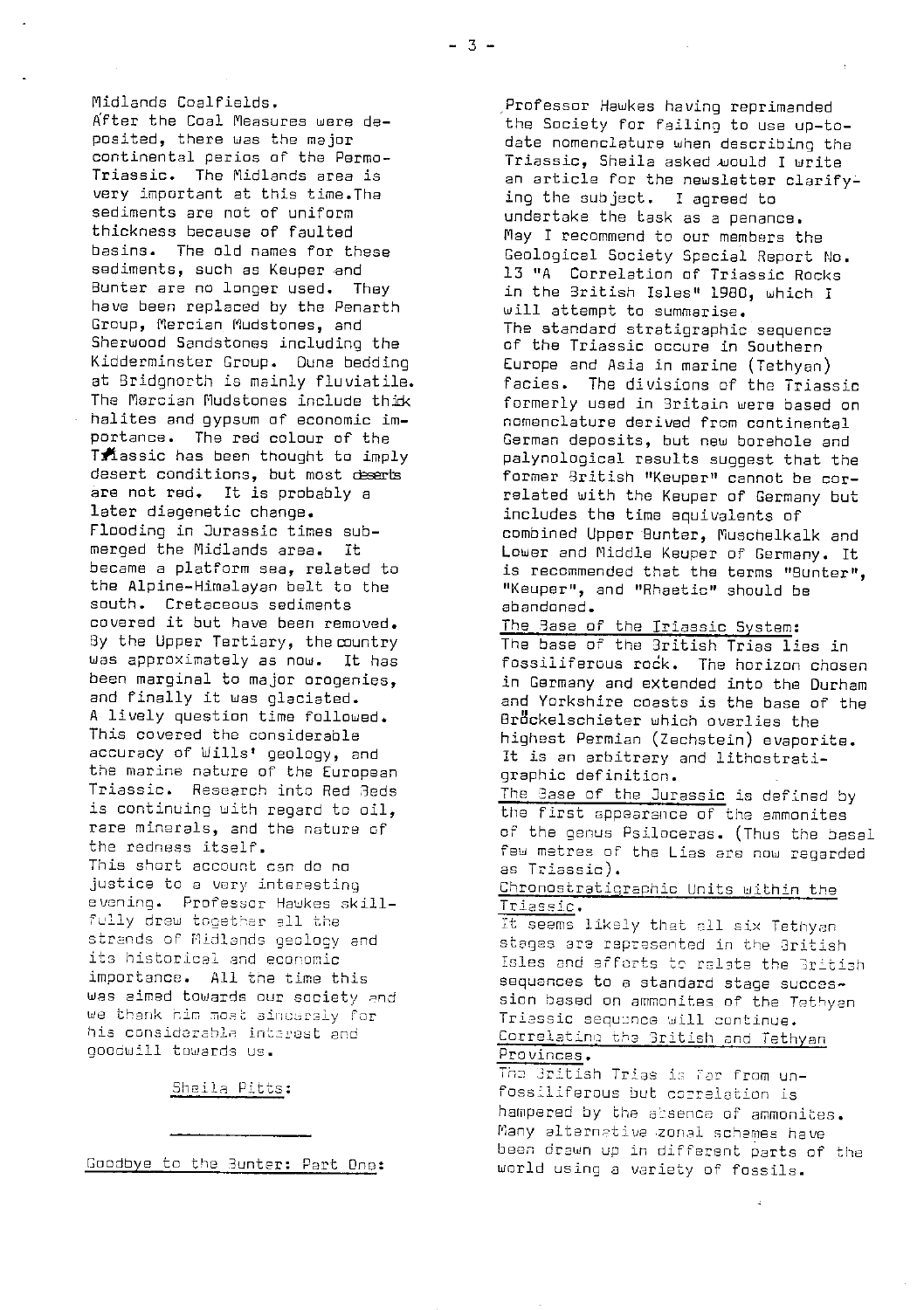Mliospores are widespread in British and other Triassic sequences and are the principal means presently available for attempting direct correlations between British **successions and** the standard. The correlation is hampered by lack of palynological documation of part of the standard sequence. Bivalves are used in correlating the late Triassic. Reptiles and ostraceds have also been used but correlation of the British Isles with the standard is still far from satisfactory.

## The New Nomenclature .

This proposes a three-fold division. In ascending order these are the Sherwood Sandstone Group, the Marcia Nudstone Group, and the Penarth Group. These divisions are based on lithology.

### The Sherwood Sandstone Group. It is a thick sequence of sandstones.

Its base and top are diechronous. It consists dominantly of red, yellow and brown sandstones, commonly showing colour mottling. Pebbles are scattered through much

of the sequence in the Midlands and are locally concentrated at specific levels. Northwards pebbles become rarer and sandstones tend to become finer grained. The sequence is largely fluvietile but aeolien and marine conditions are represented. (The Sherwood Sandstone Group broadly includes formations previously recorded as Bunter and the sandier, lower part of the Keupar). Marcia Nudstone Group.

This group comprises formations predominantly argillaceous in character and corresponds essentially to the former Keuper Marl. The base is diechronous. The Group is dominantly or rod mudstone and supordinate siltstone with thick halite in basinal areas.

The Penarth Group (formerly the Rhaetic and basal Lies). This group is argilleceous, calcareous end locally arenacecus, and is of predominantly marine origin.

Kato Ashcroft:

Part Two - Triassic of the West Midlands - will be published in the next newsletter.

#### Letter to the Editor:

#### Dear Sheila,

May I first of all thank you for the unexpected and very much appreciated editorial comments in Newsletter No. 55. I have enjoyed my term on the committee and can heartily recommend anyone to give it a try, as the vacancies arise.

I feel a slight correction is in order. The editorial gave the impression that I am leaving the society. Well, nothing could be further from the truth. I am merely resigning, temporarily I hope, from the committee. I will not be appearing at meetings and field trips as regularly as before, but you will not be getting rid of me that easily; All the best for 1986.

### Peter Knight:

Thank you very much, Peter. I will pass on your thanks to Hilary - who kindly provided the information for the editorial. - Sheila.

# Dudley Limestone Workings: Progress Report:

Early in 1985 derelict land grants were received to carry out three desk top studies into the limestone problems associated with Castle Hill, Wrens Host, (Seven Sisters) and Mons Hill. The consultants' technical reports on the last two are now availahle and, following their consideration by the Council, it is proposed to carry out the necessary analysis of the related issues based upon consideration of a reduced numoer of "treatment options", since certain *opt ior,s could* by guisk? y ruled out on cost *and* safety *\_rounds whilst offering* no nnvironncntel or other advantages. It is plenned to adopt a similar process with regard to Castle Hill, although the issue analysis stage is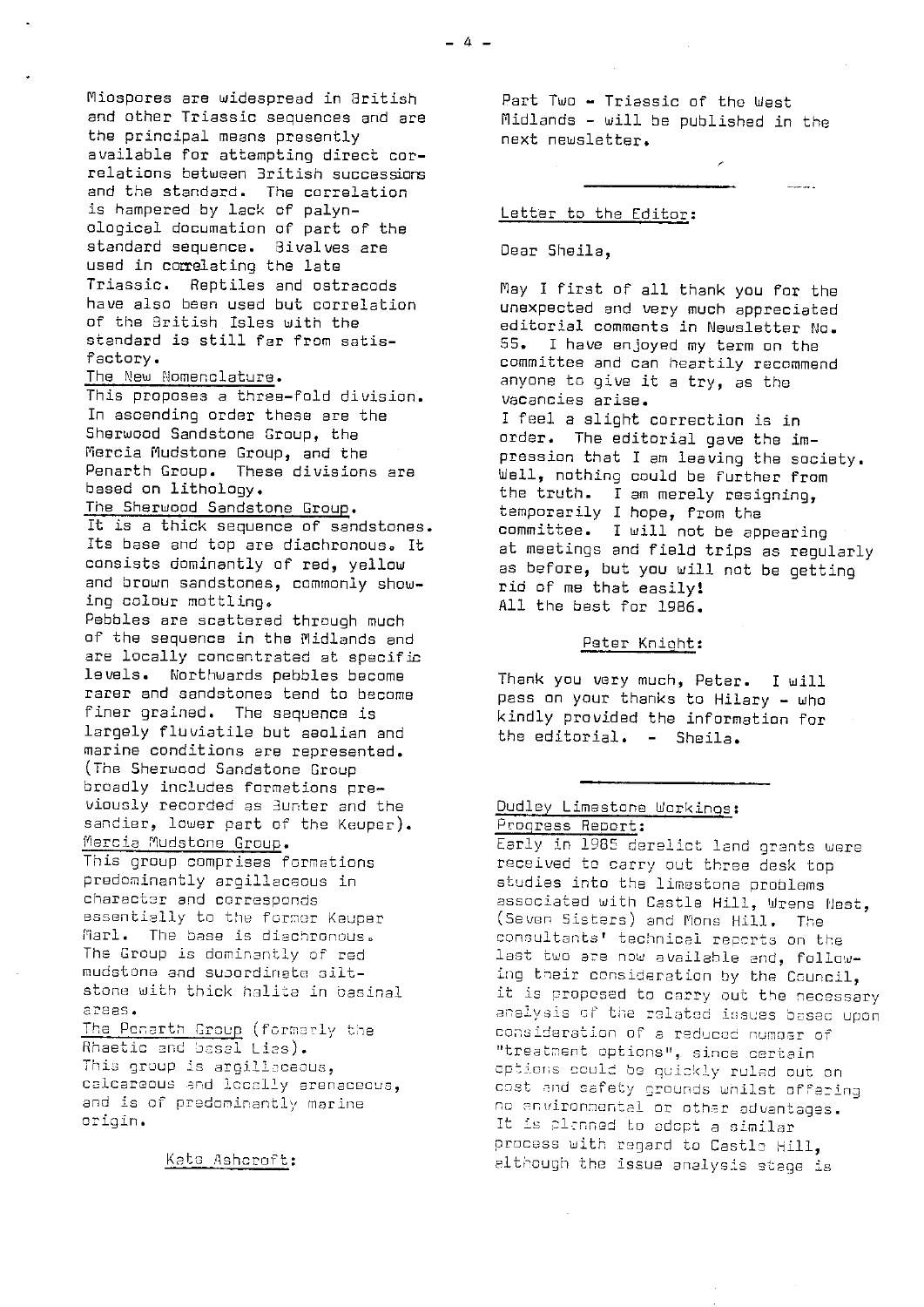likely to be more complex due to the existing land uses, and the impact of the tourism studies currently being undertaken by the Council. The Council has recently received detailed geotechnical reports on drill hole investigations in Castlefields Mine, in the Dudley Sports Centre and Guest Hospital areas. Further drill hole investigations are in hand at the Sports Centre prior to the design and implementation of infilling treatment measures near to Birmingham Road and to Tipton Rd. Drill hole investigations are also now being carried out on the southeast and north-west sides of Wrens Nest Hill, adjacent to built development.

A revised bid for derelict land grant funds for.1986/7 has recently been submitted by the Council to the Department of the Environment, which reflect the latest findings of investigatory work, more detailed analysis of programmes, etc. An annual allocation of £2 million per annum of derelict land grant funds is sought, based on proposals covering the period up to 1988/9 and the overall objective of having substantially dealt with the limestone problem by the year 2000.

This revised programme envisages general drill hole investigations in the Dudley Sports Centre area next financial year, with the aim of determining opportunities to bring back parts of the area to beneficial use at the earliest opportunity, taking advantage of any collapsed workings. Design, contract documentation and tendering procedures for the infilling of the area adjacent to airmingham Road will follow completion of the current drill hole investigations, with contract works falling in 1987/a. In addition, the revisions have taken into account the recent discovery of plans in the archives of the British Geological Survey which shoe previously unknown workings to the north of Castle Hill and Kettles Hill and

on the east side of the Zoo. It is proposed to carry out initial drill hole investigations next financial year.

The various reports on,investigatiens and other works are available for public inspection at the offices of the Borough Engineer and the Borough Planner.

#### Alan J. R. Evans:

## Annual General Meeting : 19th March, 1986:

Alan Cutler gave the Chairman's Report, summarising the year's events. The highlights were the Tenth Anniversary Conversazione, and Professor Hawkes' lecture. The Treasurer's Report centred on the fact that this year expenditure had exceeded income. Income was about the same as last year but expenditure had increased. Two nonrecurring expenses were the Conversazione and the purchase of a projector and stand. The guided walks had been a satisfactory source of income but this had vanished when they were no longer publicised by the Nature Conservancy Council. Consideration was given to the resumption of these walks, especially on Wrens Nest where there was now a Warden. It was proposed that for 1987 the individual subscription would be raised from £6 to £9, and the Family one from E8 to £12. Others would be unchanged. This uhen compared with £3 in 1975 was in line with inflation, and would give the society a financial buffer for emergencies. This was put to the vote after the discussion of alternatives, and members clearly felt that this was a vary reasonable course of action.

The election of officers folloued. Changes were the Vice-Chairman, Field Secretary, and one Committee Member. Peter Oliver resigned as Vice-Chairman, and ]ohn Golledge was elected. Nigel 3radley resigned as Field Secretary and Graham Wharton was elected. Committee member Peter Knight resigned and Andrew Rigby was elected.